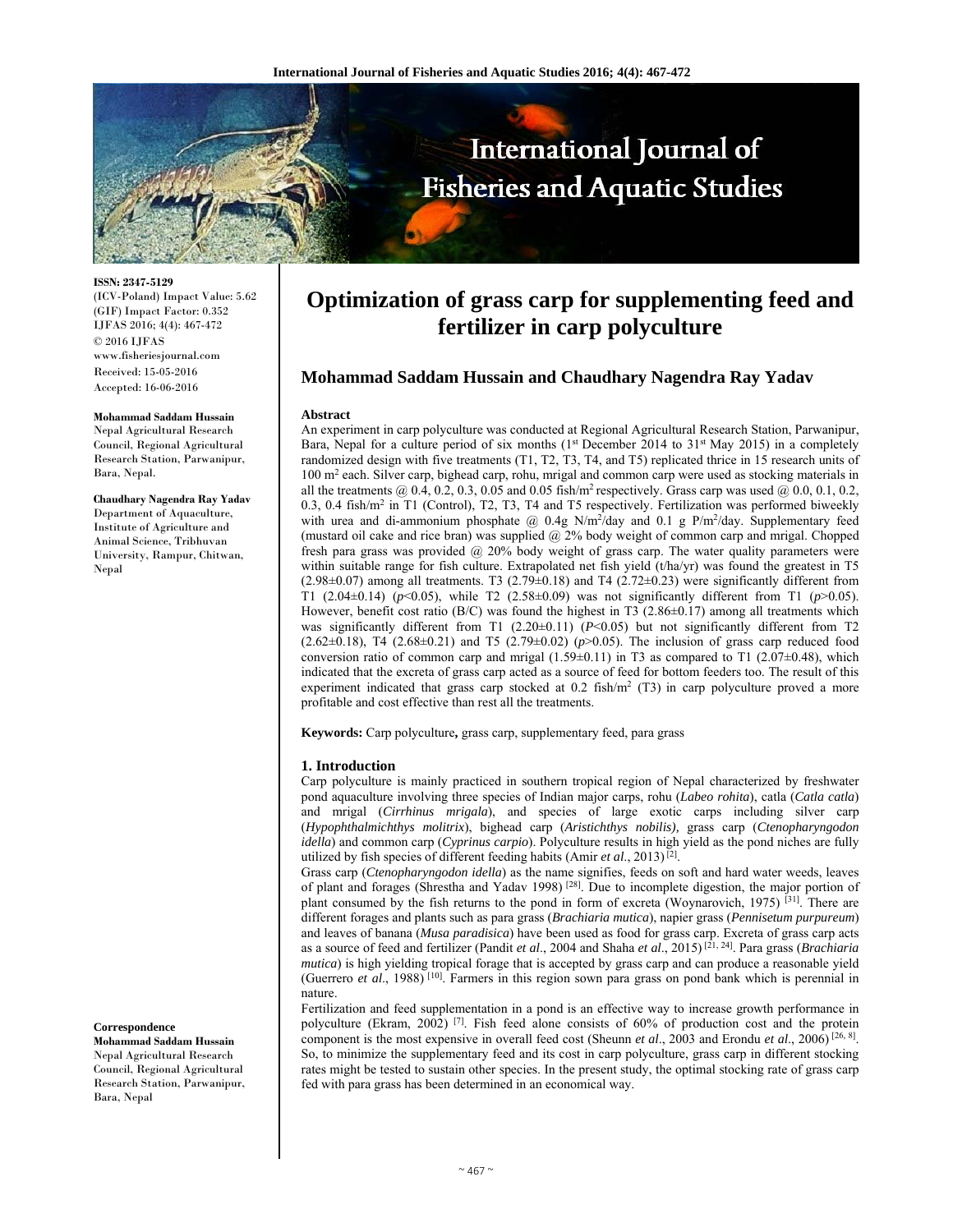# **2. Materials and Methods**

## **2.1. Experimental design**

The experiment was conducted in completely randomized design (CRD). There were five treatments and each with three replications. The stocking rates of silver carp, bighead carp, rohu, mrigal and common carp were  $0.4 \text{ fish/m}^2$ ,  $0.2 \text{ fish/m}^2$ , 0.3 fish/m2 , 0.05 fish/m2 and 0.05 fish/m2 in T1, T2, T3, T4 and T5 respectively and those of grass carp were 0.1 fish/m2 , 0.2 fish/m<sup>2</sup>, 0.3 fish/m<sup>2</sup>, 0.4 fish/m<sup>2</sup> in T2, T3, T4 and T5 respectively being T1 as control (Table 1). The stocking proportion of silver carp, bighead carp, rohu, mrigal, common carp were 40:20:30:5:5 respectively in all treatments and those of grass carp were maintained 10:20:30:40 in T2, T3, T4 and T5 respectively.

## **2.2. Experimental site and Pond preparation**

The experiment was conducted at Regional Agricultural Research Station, Parwanipur, Bara, Nepal from 1<sup>st</sup> December  $2014$  to  $31<sup>st</sup>$  May  $2015$  (182 days) in three earthen ponds of 500 m2 each having five partitions of 100 m2 with nylon mosquito net so as to maintain 15 research units (Figure 1). Calcium carbonate was then applied  $\omega$  5kg/100 m<sup>2</sup> (Gupta and Rai, 2011) <sup>[11]</sup> to each research unit and left for one week. The dip boring water was stored in a tank from which water was filled simultaneously to research units. The water depth of 0.80 m was maintained throughout the experimental period. Research units were fertilized with inorganic fertilizers i.e. urea and di-ammonium phosphate (DAP)  $\omega$  0.4g N/m<sup>2</sup>/day and 0.1 g  $P/m^2$ /day (Shrestha and Pandit, 2007)<sup>[27]</sup> before a week of fish stocking and repeated biweekly.

| Pond A                                                                            | Pond B                                         | Pond C                                                                           |  |
|-----------------------------------------------------------------------------------|------------------------------------------------|----------------------------------------------------------------------------------|--|
| <b>T5R3</b><br><b>BE SUPERTY FUFT</b><br>.                                        | <b>T4R3</b><br>.                               | <b>T1R3</b><br><b>The Secretary</b><br><b>ISLENTIFE</b>                          |  |
| <b>T1R2</b>                                                                       | <b>T3R3</b>                                    | <b>T3R1</b><br><b>MELTIMETER</b><br><b>THE ROY OFF</b>                           |  |
| -----------<br>ਰਵਾਸ ਸਾ<br><b>T2R1</b><br><b><i><u>RESERVED FOR STREET</u></i></b> | <b>T1R1</b>                                    | T4R2                                                                             |  |
| <b>T4R1</b>                                                                       | T <sub>2</sub> R                               | <u>un bernaman in</u><br><b>MAN STATISTIC</b><br>,,,,,,,,,,,,,,,,<br><b>T5R2</b> |  |
| <b>SCRIPTORES</b><br>T3R2<br><b>ARANGERS PART</b><br><b>PUTTET</b>                | T <sub>5R1</sub><br><b>SENTINER</b><br>,,,,,,, | <b>T2R2</b>                                                                      |  |

**Fig 1:** Randomly distributed research units

|  |  | <b>Table 1:</b> Experimental design |  |
|--|--|-------------------------------------|--|
|--|--|-------------------------------------|--|

| <b>Treatments</b> | No. of replication                                                                                            | Stocking rate $(fish/m2)$ and number of individual species<br>(figures in the brackets represent stocking ratios) in each treatment |         |         |         |         |         |                         |
|-------------------|---------------------------------------------------------------------------------------------------------------|-------------------------------------------------------------------------------------------------------------------------------------|---------|---------|---------|---------|---------|-------------------------|
|                   | <b>Mrigal</b><br><b>Silver carp</b><br><b>Bighead carp</b><br>Rohu<br><b>Common carp</b><br><b>Grass carp</b> |                                                                                                                                     |         |         |         |         |         | <b>Stocking density</b> |
| T <sub>1</sub>    |                                                                                                               | 0.4(40)                                                                                                                             | 0.2(20) | 0.3(30) | 0.05(5) | 0.05(5) |         | 100                     |
| T <sub>2</sub>    |                                                                                                               | 0.4(40)                                                                                                                             | 0.2(20) | 0.3(30) | 0.05(5) | 0.05(5) | 0.1(10) | 110                     |
| T <sub>3</sub>    |                                                                                                               | 0.4(40)                                                                                                                             | 0.2(20) | 0.3(30) | 0.05(5) | 0.05(5) | 0.2(20) | 120                     |
| T <sub>4</sub>    |                                                                                                               | 0.4(40)                                                                                                                             | 0.2(20) | 0.3(30) | 0.05(5) | 0.05(5) | 0.3(30) | 130                     |
| T <sub>5</sub>    |                                                                                                               | 0.4(40)                                                                                                                             | 0.2(20) | 0.3(30) | 0.05(5) | 0.05(5) | 0.4(40) | 140                     |

# **2.3. Feeding Schedule**

Finely chopped para grass, as a feeding material was used  $\omega$ 20% total body weight (BW) of grass carp. Supplementary feed having 25% crude protein (CP) was prepared by mixing 93.4% of mustard oil cake (26.2% CP) and 6.6% of rice bran (8.2% CP). It was supplied  $@$  2% body weight of common carp and mrigal daily at 2-3 p.m. Fish were fed all the day except Saturday, so as to allow them to feed on residues and to improve the pond water quality. The ration was adjusted monthly after fish sampling. Proximate analyses of para grass and feed ingredients were done using AOAC (1980)<sup>[3]</sup>.

## **2.4. Water quality parameters**

Water quality parameters like dissolved oxygen (DO) and temperature, pH, total dissolved solids, conductivity and transparency were measured using DO meter (Orion-1230), pH meter (HANNA-HI-96107), TDS meter (HANNA-HI-98302), conductivity meter (HANNA-HI-8633) and secchi disk respectively in every two weeks *in situ* at 7.00-9.00 from depth of 25 cm starting from 1<sup>st</sup> December 2014.

# **2.5. Fish Growth Measurement**

15% of cultured fish species were captured randomly using drag net for monthly sampling. Growth parameters like total weight gain (kg/100 m<sup>2</sup>), gross fish yield (GFY), net fish yield (NFY), survival rate and Feed conversion ratio (FCR) were calculated at the end of harvest.

#### **2.6. Economic analysis**

Benefit cost ratio (B/C) was performed to estimate the net profit in carp polyculture. The local market prices of all inputs and outputs in Bara district of Nepal were used in the economic analysis. The analysis excluded the labour cost as rural farmers use family members to get the work done.

#### **2.7. Statistical analysis**

Experimental data were analyzed by using MSTATC (version 1.3, 2075). One way ANOVA was performed for test of significance at alpha level of  $0.05$  ( $p<0.05$ ). Means were compared by DMRT ( $p$ <0.05). All means were given with  $\pm$ standard error (S.E.).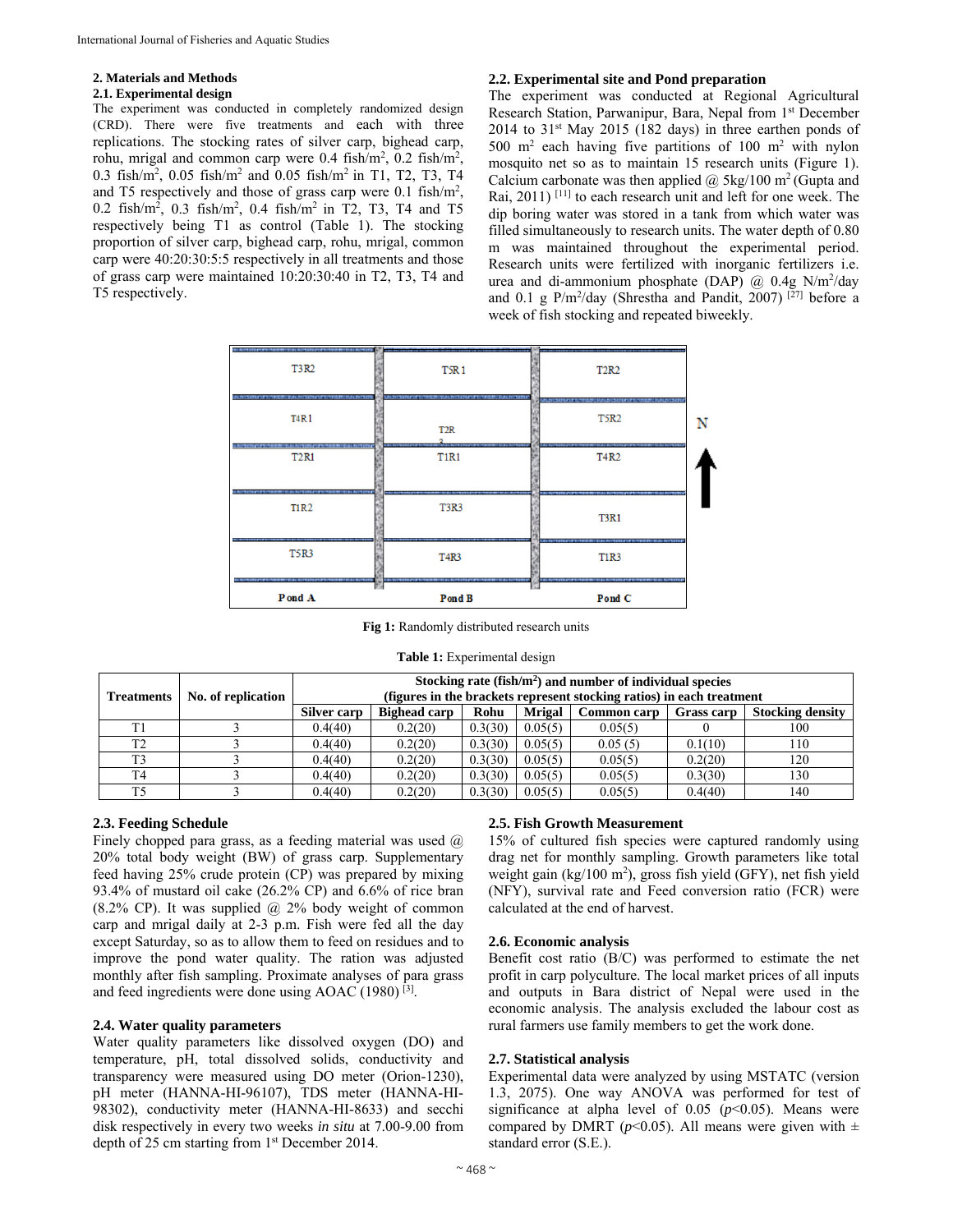## **3. Results**

Proximate composition (%) of fresh para grass and feed ingredients is presented in Table 2. Chopped para grass contained crude protein of 7.21% and crude fibre of 36.12%. Mustard oil cake and rice bran contained crude protein of 26.2% and 8.2% respectively.

**Table 2:** Proximate composition (%) of fresh para grass and feed ingredients (Mean  $\pm$  S.E.)

| <b>Parameters</b>                       | Fresh para grass | Mustard oil cake | <b>Rice bran</b> |
|-----------------------------------------|------------------|------------------|------------------|
| Dry matter $(\% )$                      | $20.67 \pm 1.45$ |                  |                  |
| Crude protein $(\% )$                   | $7.21 \pm 0.30$  | $26.2 \pm 0.56$  | $8.2 \pm 1.02$   |
| Crude fiber $(\% )$                     | $36.12 \pm 0.65$ |                  |                  |
| Crude fat $(\% )$                       | $6.67 \pm 0.12$  |                  |                  |
| Ash $(\% )$                             | $12.0 \pm 1.30$  |                  |                  |
| Nitrogen Free Extract (NFE)             | $38\pm4.20$      |                  |                  |
| $NEE - (100 \text{ ohom}_{\text{com}})$ |                  |                  |                  |

NFE= (100- other constituents)

The biweekly mean dissolved oxygen during the course of experiment ranged from 5.8-10 mg/l (Table 3 and Figure 2), water temperature ranged from 14-30.4 °C (Table 3 and Figure 3), pH ranged from 7.6-8.9 (Table 3 and Figure 4), conductivity ranged from 270- 446.3 µs/cm (Table 3 and

Figure 5), total dissolved solids ranged from 110-144 mg/l (Table 3 and Figure 6) and transparency ranged from 20-41 cm (Table 3 and Figure 7) respectively. All of the water quality parameters measured during the experimental period were not significantly different among treatments ( $p > 0.05$ ; Table 3).

**Table 3:** Summary of water quality parameters in different treatments during experimental period (Mean±S.E.). Figures in the brackets denote ranges.

|                              |                 |                  | <b>Treatments</b> |                  |                  |
|------------------------------|-----------------|------------------|-------------------|------------------|------------------|
| <b>Parameters</b>            | <b>T1</b>       | <b>T2</b>        | <b>T3</b>         | Т4               | <b>T5</b>        |
|                              | $7.1 \pm 0.3$   | $7.1 \pm 0.3$    | $7.1 \pm 0.3$     | $7.0 \pm 0.3$    | $6.8 \pm 0.3$    |
| Dissolve $oxygen(mg/l)$      | $(6 - 7.3)$     | $(6 - 9.93)$     | $(6.2 - 9.7)$     | $(6.1-10)$       | $(5.8 - 7.7)$    |
| Temperature $(C)$            | $22.3 \pm 1.4$  | $22.2 \pm 1.4$   | $22.7 \pm 1.4$    | $22.7 \pm 1.4$   | $22.6 \pm 1.4$   |
|                              | $(14-30.4)$     | $(14-30.2)$      | $(14-30.6)$       | $(14-30.5)$      | $(14-30.3)$      |
|                              | $8.0 \pm 0.08$  | $8.1 \pm 0.08$   | $8.0 \pm 0.08$    | $8.0 \pm 0.07$   | $8.1 \pm 0.08$   |
| pH                           | $(7.6 - 8.7)$   | $(7.6 - 8.7)$    | $(7.6 - 8.7)$     | $(7.6 - 8.7)$    | $(7.8 - 8.9)$    |
| Conductivity $(\mu s/cm)$    | $355 \pm 15.3$  | $346.5 \pm 15.3$ | $353.7 \pm 16.4$  | $358.1 \pm 16.4$ | $354.3 \pm 15.3$ |
|                              | $(280-429.6)$   | $(270-429.0)$    | $(270-435.6)$     | $(270-433.6)$    | $(270-446.3)$    |
| Total dissolved solid (mg/l) | $126.6 \pm 2.6$ | $124.7 \pm 2.4$  | $125.2 \pm 2.6$   | $126.8 \pm 2.9$  | $126.5 \pm 2.5$  |
|                              | $(117.3 - 144)$ | $(115-143)$      | $(115.3 - 142)$   | $(110-143.7)$    | $(115-142.7)$    |
| Transparency (cm)            | $32\pm1.0$      | $32\pm1.4$       | $30 \pm 1.4$      | $28 \pm 1.0$     | $24 \pm 1.4$     |
|                              | $(26-35)$       | $(21-41)$        | $(22-41)$         | $(23-34)$        | $(20-38)$        |

Mean values with different superscript letters in the same row are significantly different (*P*<0.05)



**Fig 2:** Biweekly mean dissolved oxygen (mg/l) in different treatments.



**Fig 3:** Biweekly mean temperature  $\binom{c}{c}$  in different treatments



**Fig 4:** Biweekly mean pH in different treatments



**Fig 5**: Biweekly mean conductivity ( $\mu s/cm$ ) in different treatments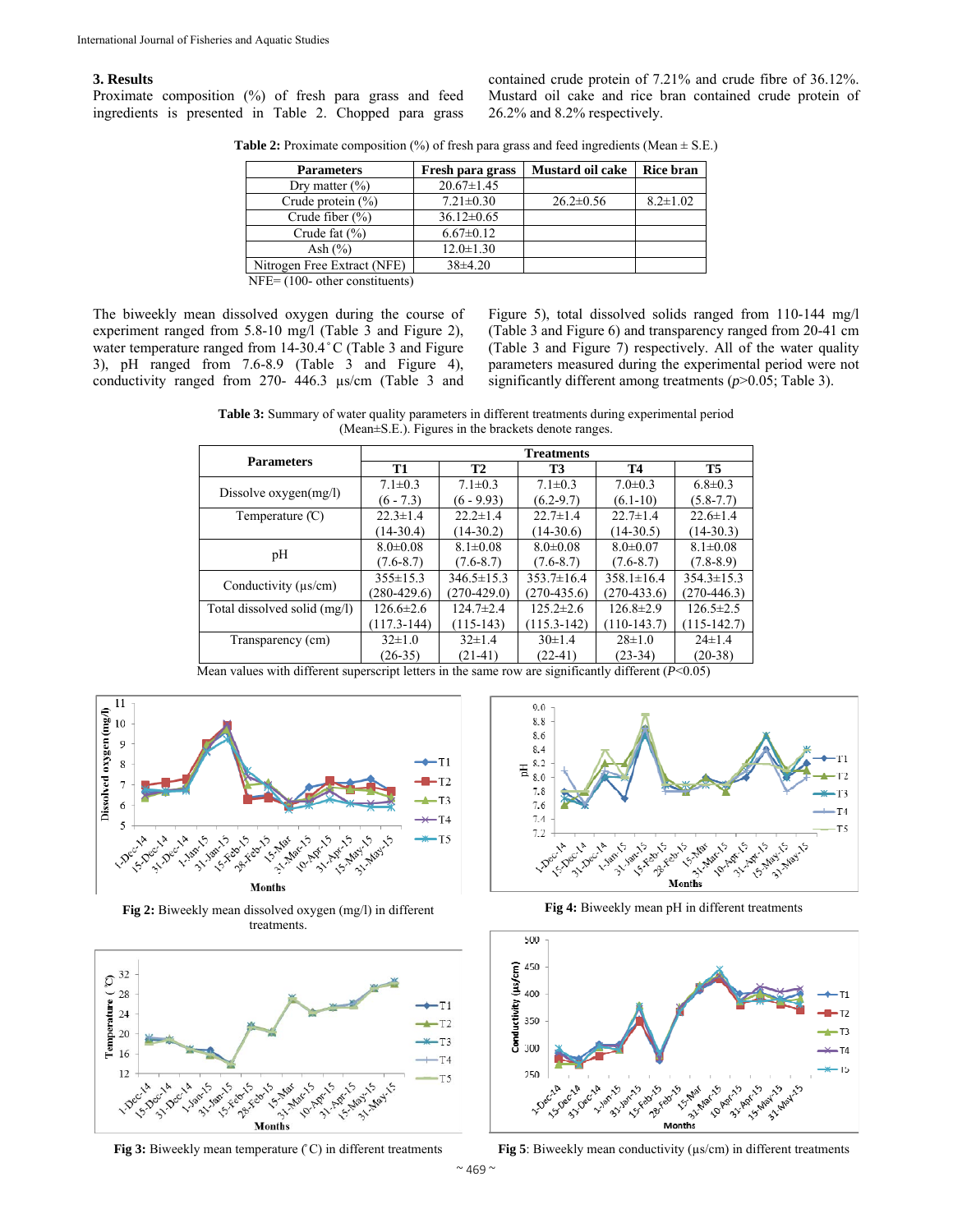

**Fig 6:** Biweekly mean total dissolved solids (mg/l) in different treatments



Initial mean weight (wt) of different species (silver carp, bighead carp, rohu, mrigal, common carp and grass carp) were not significantly different among treatments (*p*>0.05; Table 4). Final mean wt was greatest in T2  $(165.85 \pm 7.60 \text{ g})$  followed by T3 (156.18±10.02 g), T4 (154.20±14.64 g), T5 (148.41±3.42 g) and T1  $(144.18 \pm 11.81)$  g) which were not significantly different (*p*>0.05; Table 4). Total wt gain was obtained the greatest in T5  $(14.86\pm0.34 \text{ kg})$  among all treatments which was significantly different from T1 (11.28  $\pm$ 0.74 kg) ( $p$ <0.05), but not significantly different from T2 (12.88±1.10 kg), T3 (13.93±0.91 kg) and T4 (13.55±1.15 kg) (*p*>0.05). Total harvest wt (kg/pond) was found greatest in T5 (17.03±0.11 kg) followed by T3  $(16.35 \pm 1.10 \text{ kg})$ , T4  $(15.96 \pm 1.14 \text{ kg})$ , T2 (14.72±0.90 kg) and T1 (11.85±0.81 kg) among which T2, T3 and T4 were not significantly different from T5 (*p*>0.05) but were significantly different from T1 ( $p$ <0.05). Extrapolated gross fish yield and net fish yield were found the greatest in T5 among all treatments. T3 and T4 were significantly different from T1  $(p<0.05)$  while T2 was not significantly different from T1 ( $p > 0.05$ ; Table 4). Survivality of different species were not significantly different among treatments (*P*>0.05; Table 4).

**Fig 7:** Biweekly mean transparency (cm) in different treatment

**Table 4:** Growth parameters of different species for carp polyculture including grass carp (Mean±S.E.)

| <b>Parameters</b>                                 | <b>Treatments</b>               |                               |                                 |                                 |                               |  |
|---------------------------------------------------|---------------------------------|-------------------------------|---------------------------------|---------------------------------|-------------------------------|--|
|                                                   | T1                              | <b>T2</b>                     | T3                              | Т4                              | T5                            |  |
| Initial mean weight $(g/fish)$                    | $17.57 \pm 2.23$ <sup>a</sup>   | $16.70 \pm 2.14$ <sup>a</sup> | $20.17 \pm 2.73$ <sup>a</sup>   | $18.57 \pm 1.74$ <sup>a</sup>   | $15.27 \pm 1.94$ <sup>a</sup> |  |
| Final mean weight (g/fish)                        | $144.18 \pm 11.81$ <sup>a</sup> | $165.85 \pm 7.60^{\circ}$     | $156.18 \pm 10.02^{\mathrm{a}}$ | $154.20 \pm 14.64$ <sup>a</sup> | $148.41 \pm 3.42^a$           |  |
| Total weight gain ( $\text{kg}/100 \text{ m}^2$ ) | $11.28 \pm 0.74$ <sup>b</sup>   | $12.88 \pm 1.10^{ab}$         | $13.93 \pm 0.91$ <sup>ab</sup>  | $13.55 \pm 1.15^{ab}$           | $14.86 \pm 0.34$ <sup>a</sup> |  |
| Total harvest weight $(kg/100 \text{ m}^2)$       | $11.85 \pm 0.81^{\rm b}$        | $14.72 \pm 0.90^{\mathrm{a}}$ | $16.35 \pm 1.10^a$              | $15.96 \pm 1.14^a$              | $17.03 \pm 0.11$ <sup>a</sup> |  |
| Survival $(\%)$                                   | $82.72 \pm 6.36$ <sup>a</sup>   | $81.67 \pm 7.88$ <sup>a</sup> | $87.17 \pm 5.56$ <sup>a</sup>   | $79.39 \pm 8.34$ <sup>a</sup>   | $84.56 \pm 7.19$ <sup>a</sup> |  |
| Extrapolated Gross Fish Yield (t/ha/yr)           | $2.39\pm0.16^{b}$               | $2.95 \pm 0.18$ <sup>ab</sup> | $3.28 \pm 0.22$ <sup>a</sup>    | $3.20 \pm 0.23$ <sup>a</sup>    | $3.41 \pm 0.02$ <sup>a</sup>  |  |
| Extrapolated Net Fish Yield (t/ha/vr)             | $2.04 \pm 0.14$ <sup>b</sup>    | $2.58 \pm 0.09$ <sup>ab</sup> | $2.79 \pm 0.18$ <sup>a</sup>    | $2.72 \pm 0.23$ <sup>a</sup>    | $2.98 \pm 0.07$ <sup>a</sup>  |  |

Mean values with different superscript in the same row are significantly different (*P*<0.05)

Variable costs  $(NRs/100 \text{ m}^2)$  involved in fish production was found the greatest in T5  $(1570\pm7.75)$  followed by T4 (1511.4±6.31), T3 (1457.2±2.40), T2 (1416.4±3.55) and T1 (1366.2±16.34), which were significantly different (*P*<0.05; Table 5). Total gross return  $(NRs/100 \text{ m}^2)$  was found the greatest in T5 (4374.2±40.61) among all treatments which was significantly different from T1  $(2971.6\pm174.6)$   $(P<0.05)$  but not significantly different from T2 (3712.0±256.85), T3 (4171.6±245.01) and T4 (4052.0±327.07) (*P*>0.05). Gross margin obtained in T5 (2804.2±37.45) was the greatest among

all treatments which was significantly different from T1  $(1605.4\pm161.04)$  ( $P<0.05$ ) but not significantly different from T2 (2295.6.0±257.06), T3 (2714.4±243.57) and T4 (2541.1±321.05) (*P*>0.05), while T1 and T2 were not significantly different (*P*>0.05). However benefit cost ratio  $(B/C)$  was found the greatest in T3  $(2.86\pm0.17)$  among all treatments which was significantly different from T1  $(2.20\pm0.11)$   $(P<0.05)$  but not significantly different from T2 (2.62±0.18), T4 (2.68±0.21) and T5 (2.79±0.02) (*P*>0.05).

**Table 5:** Economic analysis of different treatments based on 100 m<sup>2</sup> pond in Nepalese currency (NRs) during experimental period (Mean $\pm$ S.E.)

|                                  |                                               |                                  | <b>Treatments</b>                |                               |                                 |  |
|----------------------------------|-----------------------------------------------|----------------------------------|----------------------------------|-------------------------------|---------------------------------|--|
| <b>Variables</b>                 | Total cost in NRs./100m <sup>2</sup> /182days |                                  |                                  |                               |                                 |  |
|                                  | <b>T1</b>                                     | <b>T2</b>                        | T <sub>3</sub>                   | <b>T4</b>                     | <b>T5</b>                       |  |
|                                  |                                               | <b>Gross Return</b>              |                                  |                               |                                 |  |
| <b>Total Gross Return</b>        | $2971.6 \pm 174.46^b$                         | 3712.0±256.85 <sup>a</sup>       | 4171.6 $\pm$ 245.01 <sup>a</sup> | 4052.0±327.07 <sup>a</sup>    | 4374.2 $\pm$ 40.61 <sup>a</sup> |  |
|                                  |                                               | Variable cost                    |                                  |                               |                                 |  |
| Lime                             | 50.0                                          | 50.0                             | 50.0                             | 50.0                          | 50.0                            |  |
| Feed                             | 170.2                                         | 170.4                            | 161.2                            | 165.5                         | 174.0                           |  |
| Urea                             | 226                                           | 226                              | 226                              | 226                           | 226                             |  |
| <b>DAP</b>                       | 420                                           | 420                              | 420                              | 420                           | 420                             |  |
| Carp fingerlings                 | 500.0                                         | 550.0                            | 600.0                            | 650.0                         | 700.0                           |  |
| Total variable cost              | $1366.2 \pm 16.34$ <sup>e</sup>               | $1416.4 \pm 3.55$ <sup>d</sup>   | $1457.2 \pm 2.40^{\circ}$        | $1511.4\pm6.31^{\rm b}$       | $1570.0 \pm 7.75^{\mathrm{a}}$  |  |
| Gross margin $(100 \text{ m}^2)$ | $1605.4 \pm 161.04^b$                         | $2295.6 \pm 257.06^{ab}$         | $2714.4 \pm 243.57$ <sup>a</sup> | $2541.1 \pm 321.05^a$         | $2804.2 \pm 37.45^{\circ}$      |  |
| Gross Margin ("000") (NRs/ha/yr) | $321.96 \pm 32.30^b$                          | $460.40 \pm 51.55$ <sup>ab</sup> | 544.40±48.84ª                    | 509.6±64.38 <sup>a</sup>      | 562.40±7.51 <sup>a</sup>        |  |
| Benefit cost ratio               | $2.2\pm0.11^{\rm b}$                          | $2.62 \pm 0.18$ <sup>ab</sup>    | $2.86 \pm 0.17$ <sup>a</sup>     | $2.68 \pm 0.21$ <sup>ab</sup> | $2.79 \pm 0.02^{\text{a}}$      |  |

Mean values with different superscript in the same row are significantly different (*P*<0.05)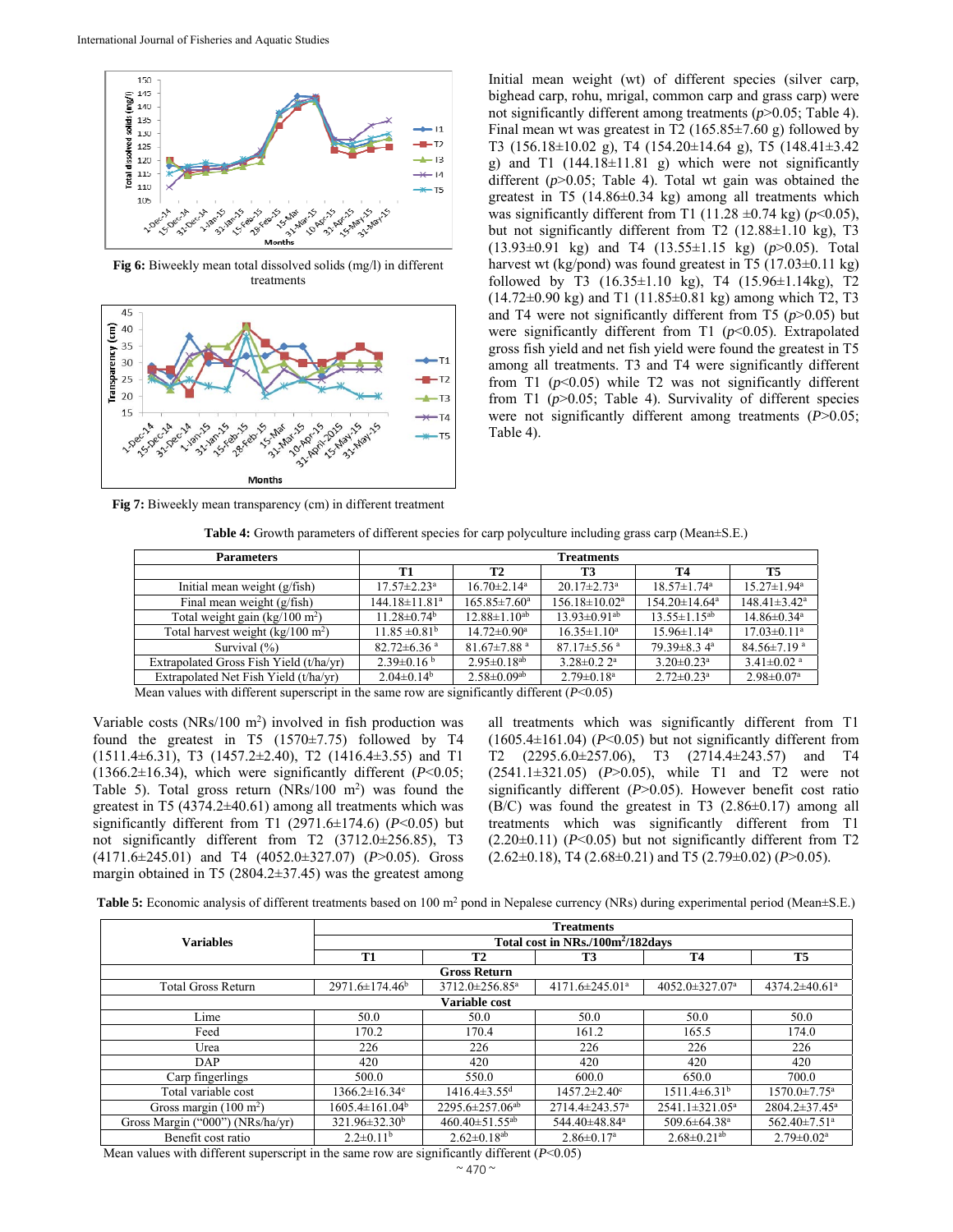FCR of feed to common carp and mrigal and para grass to grass carp were not significantly different among treatments (*P*>0.05; Table 6).

**Table 6:** Food conversion ratio (FCR) of feed to total production of common carp and mrigal and FCR of para grass to grass carp (Mean±S.E.).

|                                |                                   |                               | <b>Treatments</b>             |                               |                               |
|--------------------------------|-----------------------------------|-------------------------------|-------------------------------|-------------------------------|-------------------------------|
| Food conversion ratio (FCR)    |                                   | T?                            |                               | Т4                            | T5                            |
| FCR for common carp and mrigal | $2.07 \pm 0.48$ <sup>a</sup>      | $1.92 \pm 0.67$ <sup>a</sup>  | $.59 \pm 0.25^{\mathrm{a}}$   | $1.71 \pm 0.50^{\circ}$       | $1.55 \pm 0.24$ <sup>a</sup>  |
| FCR for Grass carp             | -                                 | $20.75 \pm 2.95^{\mathrm{a}}$ | $16.74 \pm 2.27$ <sup>a</sup> | $21.75 \pm 1.58$ <sup>a</sup> | $22.12 \pm 1.73$ <sup>a</sup> |
| $1.1 - 11.00$                  | $-1 - 1200$<br>(0, 0, 0, 0, 0, 0) |                               |                               |                               |                               |

Mean values with different superscript in the same row are significantly different (*P*<0.05)

#### **4. Discussions**

Water quality parameters were found within a suitable range for fish production in the present experiment. Temperature is an important water quality parameter which was found to be influenced by season. The suitable range of water temperature for freshwater aquaculture is about 25-32  $\rm{°C}$  (Das, 1997) [6]. The optimum water temperature recorded during March to May ranges from 24.3  $\degree$ C to 30.4  $\degree$ C which was nearer to above value and lower during December to February ranged from 14 °C to 21.5 °C which was closer to Shahin *et al.*, (2011) <sup>[25]</sup> reported as 16.1 °C to 19.4 °C. Hossain (2000) <sup>[14]</sup> has reported optimum water temperature of ponds ranged from 26.0  $\degree$ C to 32.4  $\degree$ C. The concentration of dissolved oxygen (DO) ranged from 5.8mg/l to 10 mg/l which was slightly higher than those reported by Shaha *et al.*, (2015)<sup>[24]</sup> of 4.3 mg/l to 6.8 mg/l. The higher value in present experiment might be due to decreased water temperature in winter season as well as lower accumulation of wastes produced by grass carp with respect to different stocking rate as reported by those of Pandit *et al*., (2004) [21]. Rahman, (1992) [23] has reported the range of pH for pond water would be 6.5 to 8.5. The pH value in the experimental ponds varied from 7.6 to 8.9 which was closer to the finding of Swingle (1967)<sup>[29]</sup> ranged from 6.5-9 indicating the suitable condition for fish culture. The transparency was observed in the range of 20 cm to 41 cm. Wahab *et al*., (1994) [30] have reported that the transparency of productive water should be up to 40 cm. which was within the productive range. James (2000) [15] has reported the maximum permissible limit of total dissolved solids for fish culture was 400mg/l. The total dissolved solids in the present study ranged from 110 mg/l to 144 mg/l which was lower than the standard value and nearer to the finding of Munni (2013)  $[20]$  reported as 85mg/l to 165 mg/l. James (2000) [15] has reported that electric conductivity (EC) of freshwater aquaculture had a range of 150-500 µs/cm. The EC in the present experiment ranged from 270  $\mu$ s/cm to 446.3 µs/cm which was within desirable range for fish culture. The extrapolated gross fish yield in the present study ranged from 2.39 to 3.41 t/ha/yr which was higher than those of fish yield obtained by Prabaharan and Murugan (2012) [22], Awal *et al.*, (1995) <sup>[4]</sup> and Haque *et al.*, (2015) <sup>[13]</sup> from carp polyculture system. Prabaharan and Murugan (2012) [22] have obtained the fish yield of 3t/ha/year in 25% organic, 25% inorganic and 50% supplementary feed condition when cultured for one year. Awal *et al*., (1995) [4] have obtained yield of 982 kg/ha in 6 months (equivalent to 1.96 t/ha/year) in mixed carp polyculture. Haque *et al*., (2015) [13] have obtained the highest fish yield of 2.74 t/ha/year in fertilization and supplementary feed condition for a culture period of three months. The fish yield in the present study was nearer to those of the production of Lakshmanan *et al*., (1971) [18] of 2.23t/ha/year to 4.20 t/ha/year in polyculture of Chinese and Indian major carps stocked at varying proportions. The gross fish yield in the present study was lower than those of

Chughtai *et al*., (2015) [5] reported as 6.70 t/ha/year in a carp polyculture feeding with supplementary feed alternated with para grass. Lower fish production in the present study might be due to fact that prevailing of lower temperature in half of the total experiment period, which hinders the growth rate of fish supported by those of Yadava and Garg  $(1992)$  [32], Hajek and Boyd (1994) [12], Kolar *et al*., (2005) [17] and Afzal *et al*.,  $(2008)$ <sup>[1]</sup>.

FCR value did not show significant differences between the treatments (*p*>0.05). The inclusion of grass carp reduced FCR of common carp and mrigal (1.59±0.11) in T3 as compared to T1  $(2.07\pm0.48)$ , which indicated that the excreta of grass carp acted as a source of feed for bottom feeders too which was in accordance with the finding those of Grygierek  $(1973)$ <sup>[9]</sup> and Majhi *et al*., (2006) [19]. The FCR ranged from 1.52 to 1.92 in grass carp added treatments which was lower than those reported by Jeena *et al.*, (2001) <sup>[16]</sup> of 2.69 to 2.82 in carp polyculture with supplementary feeding condition.

The production cost was comparatively greatest in T5 than rest all of the treatments because of increase in cost of fingerlings. The gross revenue and net profit were found highest in T5 among grass carp added treatments and lowest was obtained from carp polyculture excluding grass carp (T1). However economic analysis showed that the benefit cost ratio (B/C) was obtained the highest in T3 (where grass carp was stocked  $\omega$ 0.2 fish/m2 ) than T1, T2, T4 and T5. In spite of highest fish production in T5, production cost was also higher. It shows that T3 is better option for carp polyculture which is more economical as compared with other treatments.

#### **5. Conclusion**

Therefore it can be concluded that of  $0.2$  fish/ $m<sup>2</sup>$  is the most suitable stocking density of grass carp in freshwater carp polyculture for better production as well as higher profit. Taking into account the results obtained further research will be carried on complete excluding of supplementary feed and fertilizer with optimal stocking rate of grass carp fed with para grass.

## **6. Acknowledgement**

The authors are grateful to the Regional Agricultural Research Station, Parwanipur, Bara for providing research facilities and staffs support.

#### **7. References**

- 1. Afzal M, Rab A, Akhtar N, Ahmed I, Khan MF, Qayyum M *et al*. Growth performance of bighead carp (*Aristichthys nobilis*) in monoculture system with and without supplementary feeding. Pakistan Vet J. 2008; 28(2):57-62.
- 2. Amir I, Afzal M, Hussain T, Iram A, Nazi S, Saif F *et al*. Effect of varying species ratios of *Hypophathalmicthys molitrix* and *Cirrhinus mrigala* at constant density of pond